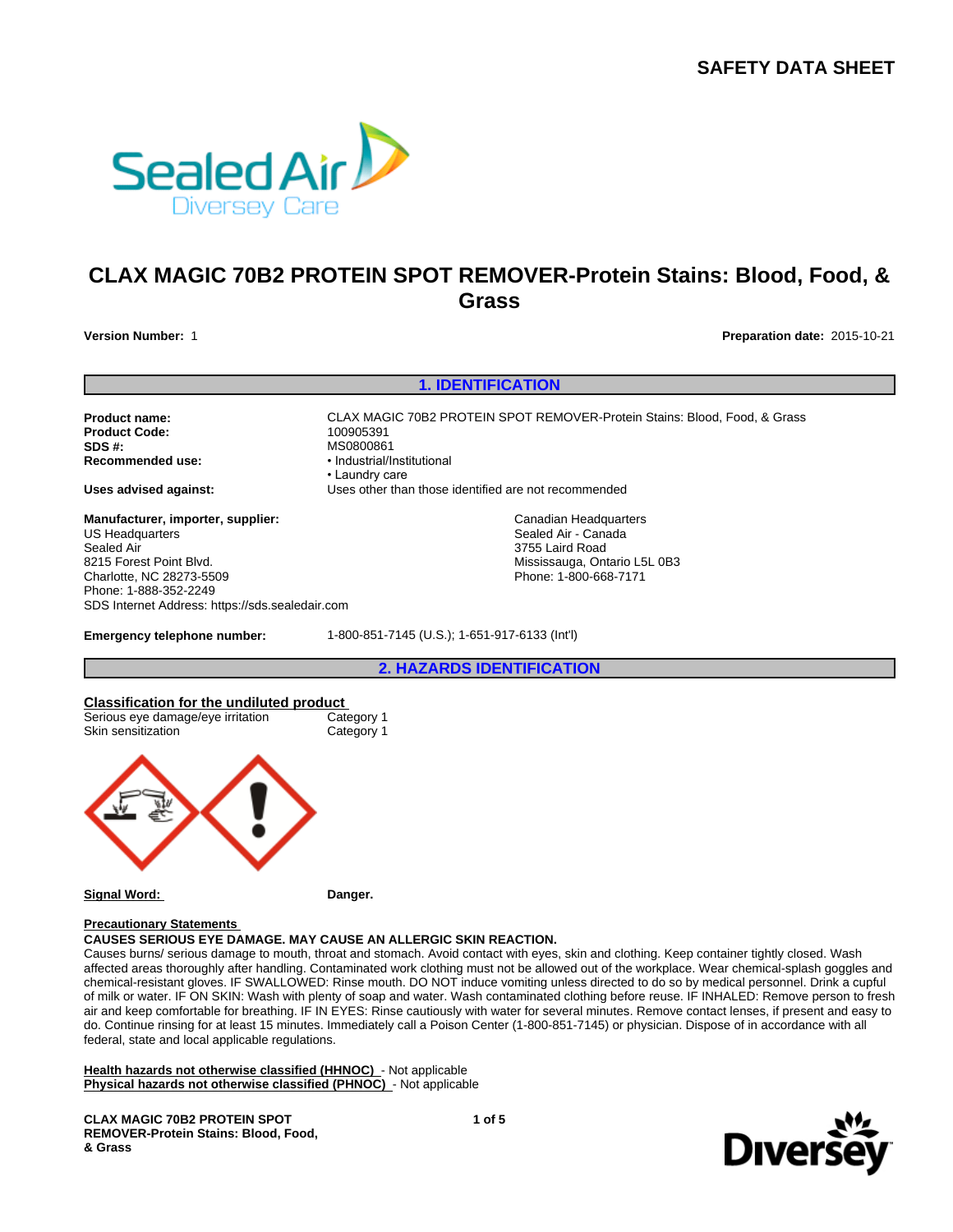# **Precautionary Statements**

None required.

# **3. COMPOSITION/INFORMATION ON INGREDIENTS**

# **Classified Ingredients**

| Ingredient(s)              | CAS#          | Weight %        |
|----------------------------|---------------|-----------------|
| Alcohol ethoxylate         | 68002-97-1    | 30 - 40%        |
| Propylene glycol           | $57 - 55 - 6$ | $20 - 30\%$     |
| Alkoxylated alcohol        | 111905-53-4   | $5 - 10%$       |
| Glvcerin                   | $56 - 81 - 5$ | $5 - 10%$       |
| 4-formylphenylboronic acid | 87199-17-5    | $> 0.1\% - 1\%$ |

\*Exact percentages are being withheld as trade secret information

# **4. FIRST AID MEASURES**

#### **Undiluted Product:**

**Eyes:** IF IN EYES: Rinse cautiously with water for several minutes. Remove contact lenses, if present and easy to do. Continue rinsing for at least 15 minutes.

**Skin:** IF ON SKIN: Wash with plenty of soap and water.

**Inhalation:** IF INHALED: Remove person to fresh air and keep comfortable for breathing.

**Ingestion:** IF SWALLOWED: Rinse mouth. DO NOT induce vomiting unless directed to do so by medical personnel. Drink a cupful of milk or water.

**Most Important Symptoms/Effects:** No information available. **Immediate medical attention and special treatment needed** Not applicable.

# **Diluted Product:**

**Eyes:** Rinse with plenty of water If irritation occurs and persists, get medical attention. **Skin:** Rinse with plenty of water If irritation occurs and persists, get medical attention. **Inhalation:** No specific first aid measures are required **Ingestion:** Rinse mouth with water.

**5. FIRE-FIGHTING MEASURES**

**Specific methods:** No special methods required<br> **Suitable extinguishing media:** Not applicable. **Suitable extinguishing media:** Not applicable.<br> **Specific hazards:** Not applicable. **Specific hazards:** 

**Special protective equipment for firefighters:** As in any fire, wear self-contained breathing apparatus pressure-demand, MSHA/NIOSH (approved or equivalent) and full protective gear.

**Extinguishing media which must not be used for safety reasons:** No information available.

# **6. ACCIDENTAL RELEASE MEASURES**

**Personal precautions:** No information available. **Environmental precautions and clean-up methods:**

Clean-up methods - large spillage. Absorb spill with inert material (e.g. dry sand or earth), then place in a chemical waste container. Use a water rinse for final clean-up.

#### **7. HANDLING AND STORAGE**

**Handling:** Avoid contact with skin, eyes and clothing. Do not taste or swallow. Avoid breathing vapors or mists. Use only with adequate ventilation. Remove and wash contaminated clothing and footwear before re-use. Wash thoroughly after handling. Product residue may remain on/in empty containers. All precautions for handling the product must be used in handling the empty container and residue. FOR COMMERCIAL AND INDUSTRIAL USE ONLY. FOR COMMERCIAL AND INDUSTRIAL USE ONLY.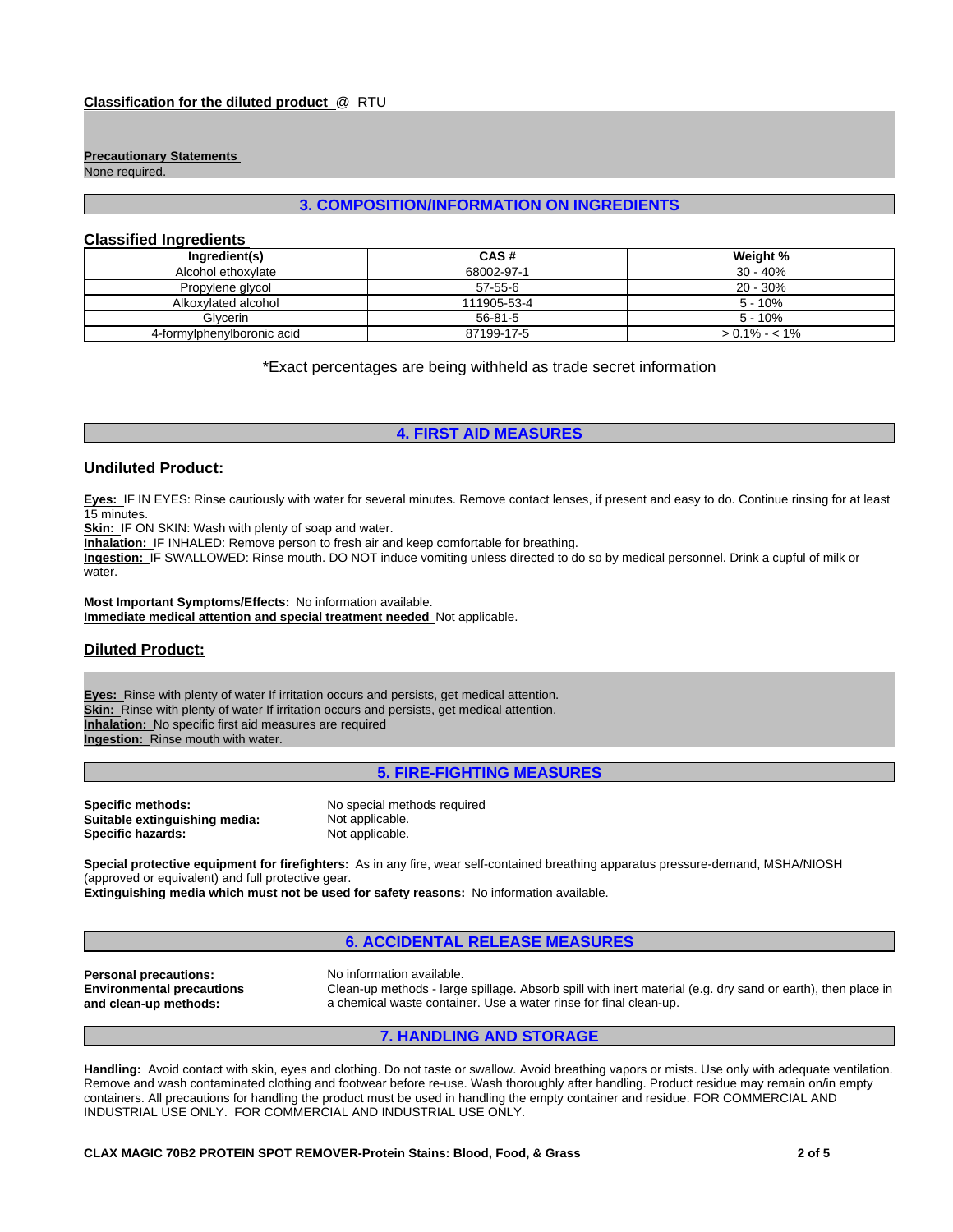**Storage:** Protect from freezing. Keep tightly closed in a dry, cool and well-ventilated place. KEEP OUT OF REACH OF CHILDREN. **Aerosol Level (if applicable) :** Not applicable

# **8. EXPOSURE CONTROLS / PERSONAL PROTECTION**

#### **Exposure Guidelines:** .

| Ingredient(s)              | CAS#          | <b>ACGIH</b> | <b>OSHA</b>              |
|----------------------------|---------------|--------------|--------------------------|
| Alcohol ethoxylate         | 68002-97-1    |              |                          |
| Propylene glycol           | $57 - 55 - 6$ |              |                          |
| Alkoxylated alcohol        | 111905-53-4   |              |                          |
| Glycerin                   | $56 - 81 - 5$ |              | 15 mg/m $3$ (TWA)        |
|                            |               |              | $5 \text{ mg/m}^3$ (TWA) |
| 4-formylphenylboronic acid | 87199-17-5    |              |                          |

#### **Undiluted Product:**

**Engineering measures to reduce exposure:**

Good general ventilation should be sufficient to control airborne levels Respiratory protection is not required if good ventilation is maintained.

| <b>Personal Protective Equipment</b>                                                        |                                                                                                                                                                                                                                                          |  |  |
|---------------------------------------------------------------------------------------------|----------------------------------------------------------------------------------------------------------------------------------------------------------------------------------------------------------------------------------------------------------|--|--|
| Eye protection:                                                                             | Chemical-splash goggles.                                                                                                                                                                                                                                 |  |  |
| Hand protection:                                                                            | Chemical-resistant gloves.                                                                                                                                                                                                                               |  |  |
| Skin and body protection:                                                                   | Protective footwear. If major exposure is possible, wear suitable protective clothing and footwear.                                                                                                                                                      |  |  |
| <b>Respiratory protection:</b>                                                              | In case of insufficient ventilation wear suitable respiratory equipment. A respiratory protection program<br>that meets OSHA's 29 CFR 1910.134 and ANSI Z88.2 requirements must be followed whenever<br>workplace conditions warrant a respirator's use. |  |  |
| Handle in accordance with good industrial hygiene and safety practice.<br>Hygiene measures: |                                                                                                                                                                                                                                                          |  |  |
| <b>Diluted Product:</b>                                                                     |                                                                                                                                                                                                                                                          |  |  |
|                                                                                             |                                                                                                                                                                                                                                                          |  |  |
| <b>Personal Protective Equipment</b>                                                        |                                                                                                                                                                                                                                                          |  |  |
| Eye protection:                                                                             | No personal protective equipment required under normal use conditions.                                                                                                                                                                                   |  |  |
| Hand protection:                                                                            | No personal protective equipment required under normal use conditions.                                                                                                                                                                                   |  |  |
| Skin and body protection:                                                                   | No personal protective equipment required under normal use conditions.                                                                                                                                                                                   |  |  |
| <b>Respiratory protection:</b>                                                              | No personal protective equipment required under normal use conditions.                                                                                                                                                                                   |  |  |
| <b>Hygiene measures:</b>                                                                    | Handle in accordance with good industrial hygiene and safety practice.                                                                                                                                                                                   |  |  |

# **9. PHYSICAL AND CHEMICAL PROPERTIES**

| <b>Physical State: Liquid</b>                                            | <b>Color:</b> Clear Light Straw Colorless                         |
|--------------------------------------------------------------------------|-------------------------------------------------------------------|
| <b>Evaporation Rate:</b> No information available                        | <b>Odor:</b> Surfactant                                           |
| <b>Odor threshold:</b> No information available.                         | <b>Boiling point/range: Not determined</b>                        |
| <b>Melting point/range:</b> Not determined                               | Decomposition temperature: Not determined                         |
| Autoignition temperature: No information available                       | <b>Solubility: Completely Soluble</b>                             |
| <b>Solubility in other solvents:</b> No information available            | Relative Density (relative to water): 1.04                        |
| <b>Density:</b> 8.67 lbs/gal 1.04 Kg/L                                   | Vapor density: No information available                           |
| <b>Bulk density:</b> No information available                            | Vapor pressure: No information available.                         |
| <b>Flash point:</b> $> 200 \, \text{°F} > 93.3 \, \text{°C}$             | Partition coefficient (n-octanol/water): No information available |
| <b>Dilution Flash Point:</b> $> 200$ °F $> 93.3$ °C                      | Viscosity: No information available                               |
| <b>Elemental Phosphorus: 0.00 % by wt.</b>                               | <b>VOC:</b> 0 % $*$                                               |
| pH: 6                                                                    | VOC % by wt. at use dilution $0\%$ *                              |
| Dilution pH: 6 @ RTU                                                     | <b>Flammability (Solid or Gas): Not applicable</b>                |
| <b>Metal Corrosion: Not determined</b>                                   |                                                                   |
| <b>Explosion limits: - upper:</b> Not determined - lower: Not determined |                                                                   |

\* - Title 17, California Code of Regulations, Division 3, Chapter 1, Subchapter 8.5, Article 2, Consumer Products, Sections 94508

# **10. STABILITY AND REACTIVITY**

| <b>Reactivity:</b>                |  |
|-----------------------------------|--|
| Stability:                        |  |
| Hazardous decomposition products: |  |
| <b>Materials to avoid:</b>        |  |
| <b>Conditions to avoid:</b>       |  |

**Not Applicable** The product is stable None reasonably foreseeable. **Materials to avoid:** Do not mix with any other product or chemical unless specified in the use directions. **Conditions to avoid:** No information available.

**11. TOXICOLOGICAL INFORMATION**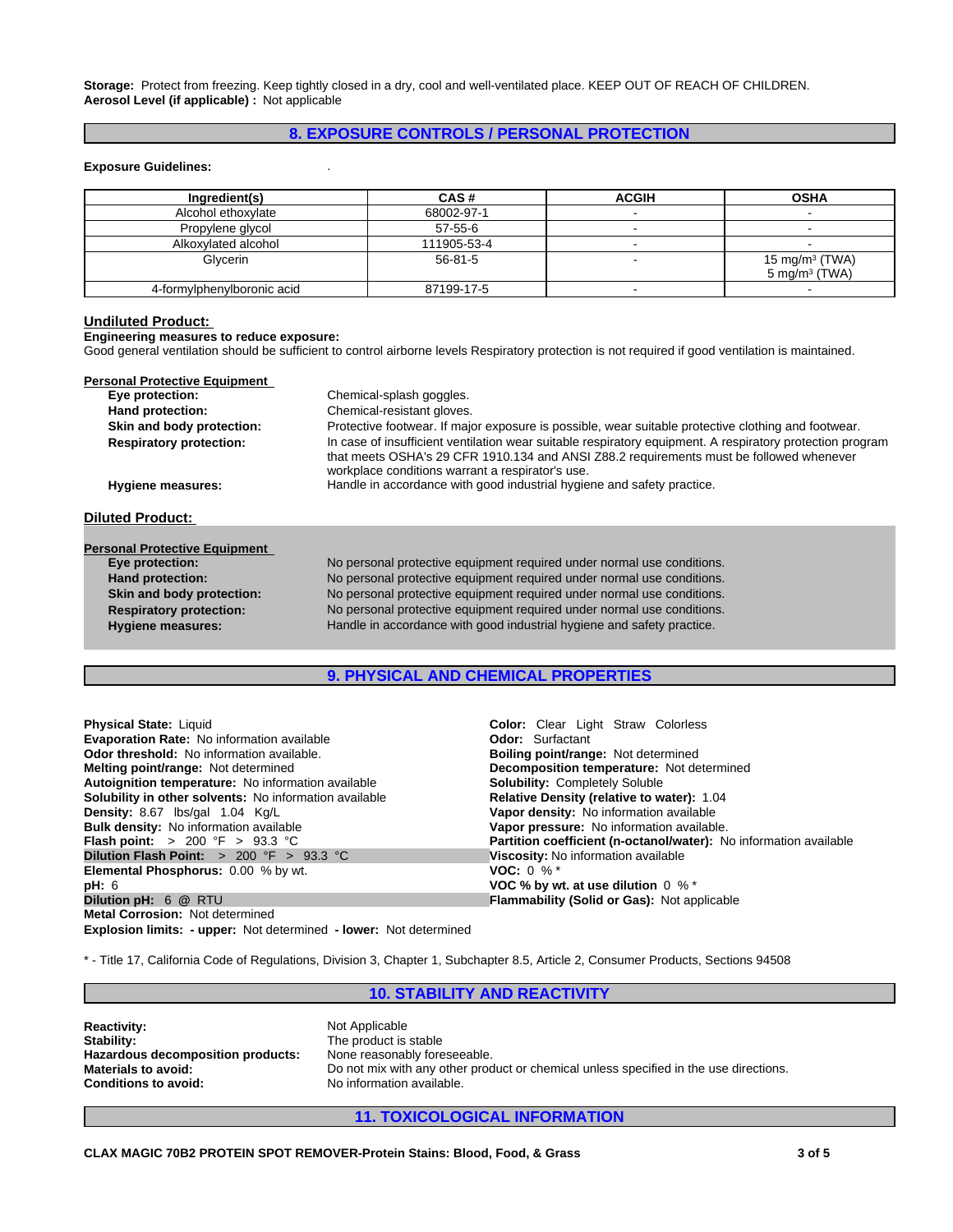#### **Information on likely routes of exposure:**

Skin contact, Inhalation, Ingestion, Eye contact

#### **Delayed, immediate, or chronic effects and symptoms from short and long-term exposure**

**Skin contact:** May be mildly irritating to skin. Symptoms may include redness and/or transient discomfort.

**Eye contact:** Corrosive. Causes serious eye damage. Symptoms may include pain, burning sensation, redness, watering, blurred vision or loss of vision.

**Ingestion:** Causes burns/ serious damage to mouth, throat and stomach. Symptoms may include stomach pain and nausea. **Inhalation:** May cause irritation and corrosive effects to nose, throat and respiratory tract. Symptoms may include coughing and difficulty breathing.

**Sensitization:** No known effects. May cause an allergic skin reaction. Symptoms may include rash, hives, itching, bumps, redness, swelling, and/or discomfort.

**Target Organs (SE):** None known

**Target Organs (RE):** None known

**Numerical measures of toxicity ATE - Oral (mg/kg):** >5000

**12. ECOLOGICAL INFORMATION**

**Ecotoxicity:** No information available.

**Persistence and Degradability:** No information available.

**Bioaccumulation:** No information available.

# **13. DISPOSAL CONSIDERATIONS**

Waste from residues / unused products: This product, as sold, if discarded or disposed, is not a hazardous waste according to Federal regulations (40 CFR 261.4 (b)(4)). Dispose in compliance with all Federal, state, provincial, and local laws and regulations. This product, when diluted as stated on this SDS, is not a hazardous waste according to Federal regulations (40 CFR 261.4 (b)(4)). Under RCRA, it is the responsibility of the user of the product to determine, at the time of disposal, whether the waste solution meets RCRA criteria for hazardous waste. Dispose in compliance with all Federal, state, provincial, and local laws and regulations.

**Contaminated Packaging:** Do not re-use empty containers.

**RCRA Hazard Class (undiluted product):** Not Regulated

RCRA Hazard Class (diluted product):

# **14. TRANSPORT INFORMATION**

**DOT/TDG/IMDG:** Proper shipping descriptions can vary by pack size. Please refer to the Diversey HazMat Library, **only available through Internet Explorer**, http://naextranet.diversey.com/dot/, for up to date shipping information.

**DOT (Ground) Bill of Lading Description:** CLEANING, WASHING, BUFFING, OR POLISHING COMPOUNDS LIQUID

**IMDG (Ocean) Bill of Lading Description:** CLEANING, WASHING, BUFFING, OR POLISHING COMPOUNDS LIQUID

### **15. REGULATORY INFORMATION**

**International Inventories at CAS# Level** 

All components of this product are listed on the following inventories: U.S.A. (TSCA), Canada (DSL/NDSL).

**U.S. Regulations** 

**California Proposition 65:** This product is not subject to the reporting requirements under California's Proposition 65.